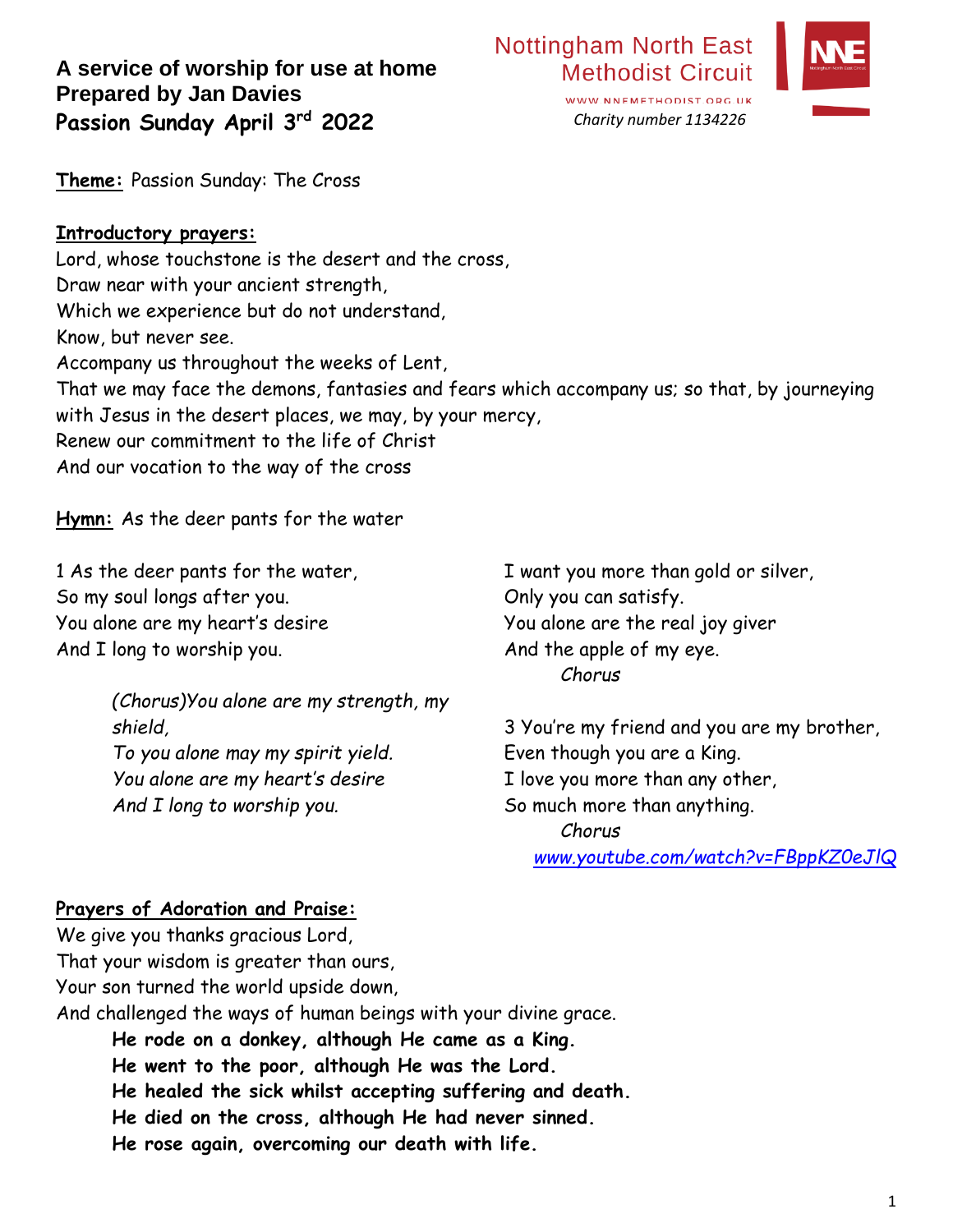We give thanks that your love is greater than ours.

Your son was greeted as Messiah,

But soon rejected and reviled by the same people.

- **In love He guided the disciples and prepared them for the future**
- **In love He entered the city and the Temple.**
- **In love He shared His knowledge of the Father.**
- **In love He accepted the way of the Cross.**
- **In love He did not condemn those who crucified him.**

All these things fill us with wonder.

They seem such a contrast with the ways of the world – our ways;

We give you thanks Lord that these were your ways.

We give you thanks Lord that you continue to surprise us. **AMEN.**

### **The Lord's prayer**

**Hymn:** Lead us heavenly Father Lead us

1 Lead us heavenly father, lead us O'er the world's tempestuous sea; Guard us, guide us, keep us, feed us, For we have no help but thee; Yet possessing every blessing If our God our Father be.

2 Saviour, breathe forgiveness o'er us; All our weakness thou dost know, Thou didst tread this earth before us, Thou didst feel its keenest woe; Tempted, taunted, yet undaunted, Through the desert thou didst go.

3 Spirit of our God, descending, Fill our hearts with heavenly joy, Love with every passion blending, Pleasure that can never cloy; Thus provided, pardoned, guided Nothing can our peace destroy.

*[www.youtube.com/watch?v=OpkEeXWtWg0&t=6s](http://www.youtube.com/watch?v=OpkEeXWtWg0&t=6s)*

### **Readings:** John 12:27-33

(Jesus speaks of His death)"Now my heart is troubled – and what shall I say? Shall I say 'Father, do not let this hour come upon me'? But that is why I came – so that I might go through this hour of suffering. Father bring glory to your name!" Then a voice spoke from heaven, "I have brought glory to it, and I will do so again".

The crowd standing there heard the voice, and some of them said it was thunder, while others said, "an angel spoke to Him!"

But Jesus said to them "It was not for my sake that the voice spoke, but for yours. Now is the time for this world to be judged; now the ruler of this world will be overthrown. When I am lifted up from the earth, I will draw everyone to me." (In saying this He indicated the kind of death He was going to suffer.)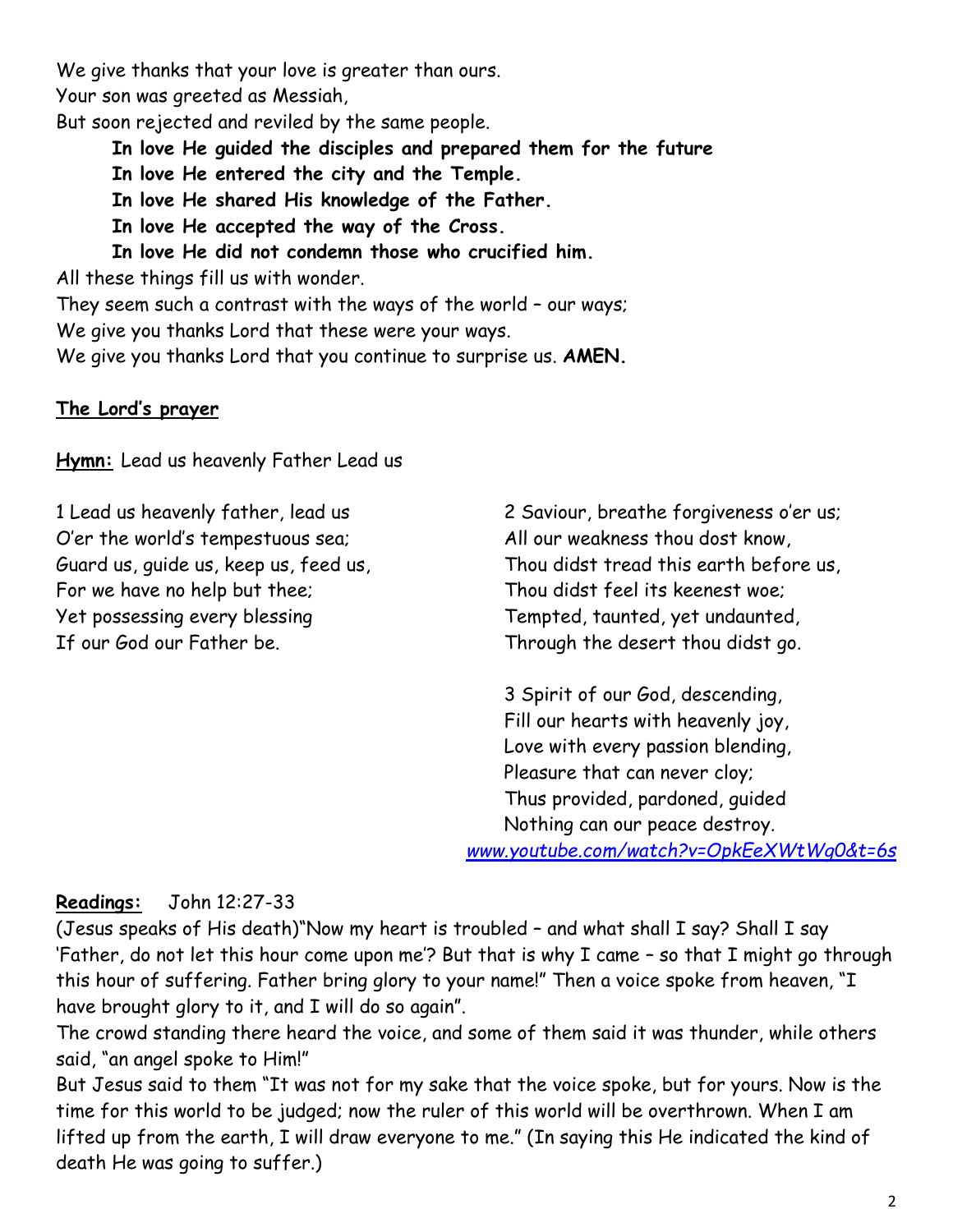Isaiah 42:1-7

The Lord says "Here is my servant, whom I strengthen, the one whom I have chosen, with whom I am well pleased.

I have filled Him with my Spirit, and He will bring justice to every nation.

He will not shout or raise His voice or make loud speeches in the streets.

He will not break off a bent reed or put out a flickering lamp.

He will bring lasting justice to all.

He will not lose hope or courage; He will establish justice on the earth.

Distant lands eagerly wait for His teaching."

God created the heavens and stretched them out;

He fashioned the earth and all that lives there;

He gave life and breath to all people.

And now the Lord says to His servant,

"I the Lord called you and given you power to see that justice is done on the earth.

Through you I will make a covenant with all peoples; through you I will bring light to the nations. You will open the eyes of the blind and set free those who sit in dark prisons."

# **Sermon**

I wonder how many of you wear a cross? Getting on for nearly 2000 years this has been the symbol of the Christian faith. As Protestants we tend to go for the plain cross: we associate the crucifix with the Catholic or Orthodox churches with the figure of Christ on the cross. However, the fifth Sunday in Lent is traditionally, the Sunday when we look particularly at what Jesus accomplished on the cross. This is Passion Sunday and for a short while we are asked to set aside what we know happens next – the resurrection, the ascension and the coming of the Holy Spirit at Pentecost – and for a while just consider the cross. After all, the disciples didn't know what happened next. Jesus did try to explain what He was going to face, but they ignored it or perhaps didn't understand.

I asked you at the beginning how many of you wear a cross. If you don't wear one, I expect you have a cross somewhere in the house. I wear a wooden Franciscan cross and I have a number of other crosses – there is one standing on my mantelpiece, and I have three prayer crosses. Yet we probably don't think that in the Roman Empire a cross was a symbol of disgrace. It was where criminals, escaped slaves and terrorists ended up.

So, what do you say when people ask you what Jesus accomplished on the cross? Well, the creeds don't help much. They were written down to stop people believing the wrong things and making mistakes – but what do the creeds say?

'Jesus suffered under Pontius Pilate,

Died and was buried.

The Third day He rose again.

He ascended into heaven.'

That is not a lot of help if you are trying to work out what Jesus accomplished on the cross. Some later creeds add 'Jesus died for us men and for our salvation'. Again, not a lot of help in answering the question 'how'.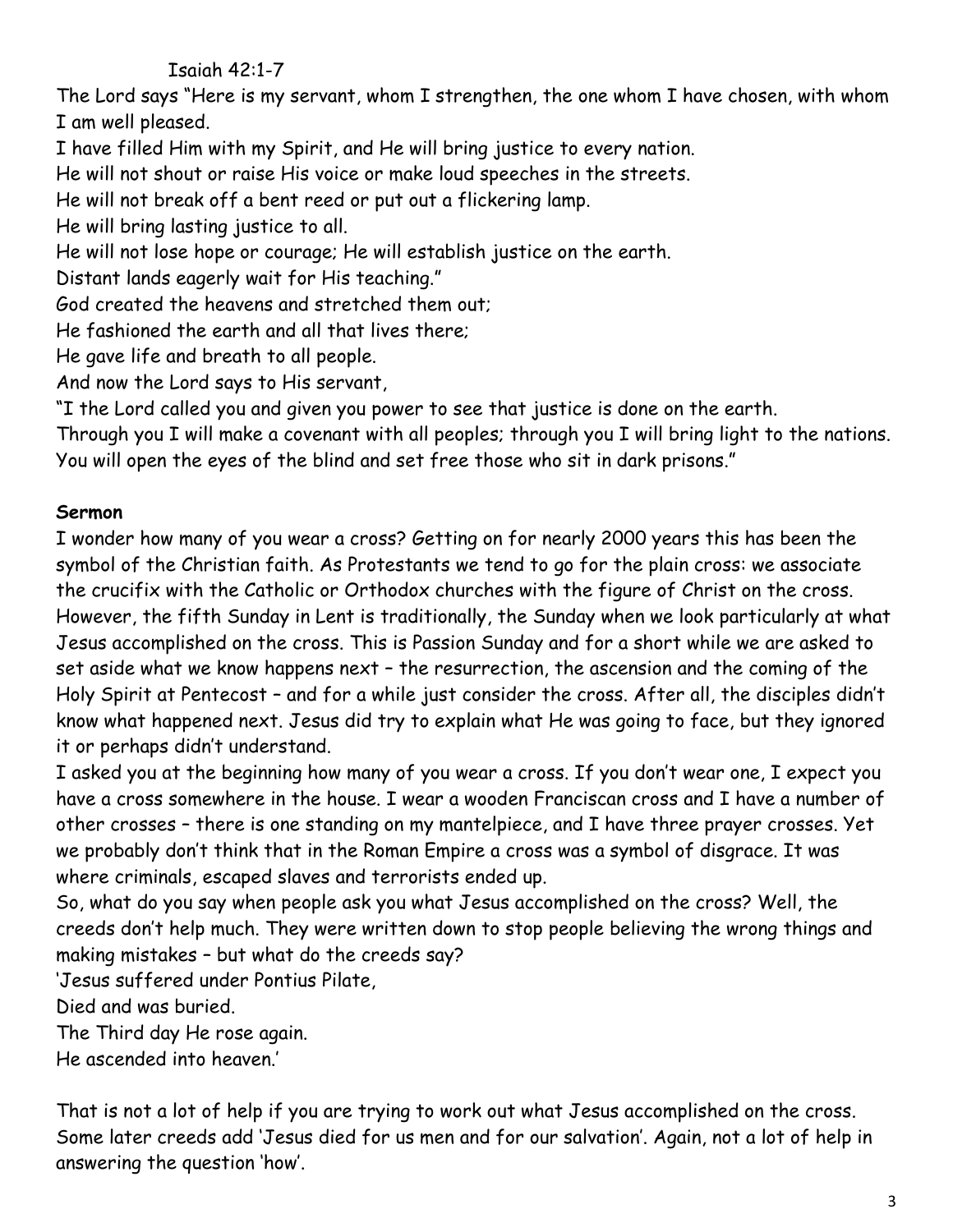However.......

On two occasions, Jesus Himself gives us a different picture to explain the Cross – and to my mind a simpler one to understand. Read again John 12:32 and 3:14-15.

At the very beginning of His ministry and here, just days before His death when He anticipated the coming suffering with terror, He speaks of being lifted up on the Cross and drawing people to Him.

What Jesus wanted most of all was that people would turn to Him, turn away from their sin, their bondage and darkness and find forgiveness. Rather than being terrified into the Kingdom with a vision of Hell Jesus wants to attract us into His Kingdom through love. This is the picture we see of God in The Prodigal Son. Here we see longing, forgiveness and open arms.

How is this accomplished by the Cross? If, as we believe, Jesus is God, the Cross shows us vividly, just how far God is prepared to go to win our love.

By coming into a sinful world, Jesus, who was without sin, was bound to face opposition. It was inevitable that He would die – He could have saved Himself – and He wanted to – He did not need to give His life but, out of love, He could not leave us in darkness. Jesus chose the way of suffering and dying, in His own words to "draw all people to Himself"

This way of looking at the Cross is known as 'Moral Influence'

Throughout the ages men and women have seen the suffering of Jesus on the Cross and been attracted to Him. It was the suffering Jesus who first attracted me. When we know just how much we are loved, then we are able to respond with love which is just what Jesus wants more than anything else.

One of the arguments that are used against this way of looking at the Cross is that it emphasises the love of God and forgets all about God's righteousness and judgement. But if we look back to the passage we started with we find these words "now is the judgement of the world".

There is no doubt that Jesus was no 'gentle Jesus meek and mild'. He called scribes and Pharisees 'Vipers and whited sepulchres!' He hated sin and all the consequences of it. He made it plain that judgement was to come – but before the judgement, His aim was to win as many as possible – and one way was to show them how much they are loved and there is nothing like being loved to encourage love in return.

So, I come back to my question. If you were asked, by a non church person, what does the Cross mean, what's it all about? What would you say? Would you use the language of sacrifice, penal substitution, redemption or sacrificial love?

What resonates with you? How do you respond to the suffering of Jesus on the Cross?

**Story 'The Good King'** by Amy le Feuvre in Wisdom Stories collected by Margaret Silf There was once a very good king who lived in a beautiful country, where the sun was always shining and the people were always happy. There was a river that ran around his country, and on the other side of it was a country that was completely different! It had hardly any sun, a great deal of rain and cold wind, and a wicked, cruel king who made everybody miserable.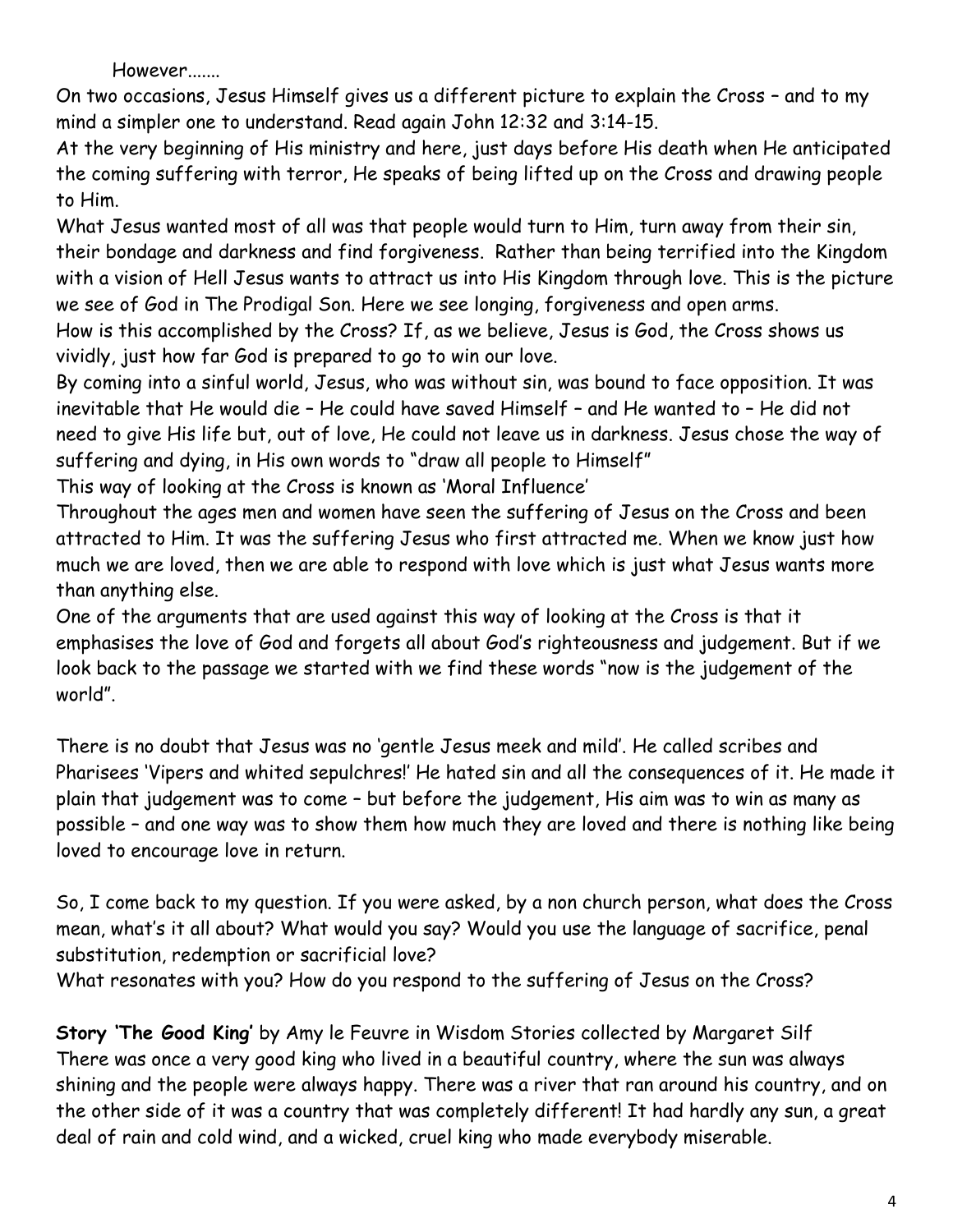So, the good king built a bridge over the river and asked the unhappy people to come over the bridge and live with him. The strange thing was that the people didn't want to come. They said that they couldn't find the bridge, that it was too much trouble to go across and that some of them lived too far away from it to find it.

So, one day the king sent three of his servants over to show the people the way and to tell them about the happy country how to find it. Two of the servants had great talent; the third thought herself very stupid, but she loved her king and told him she would do her best.

The first servant went into the unhappy country and began to sing to the people. She had a beautiful voice, and wherever she went people gathered in crowds to hear her. She sang of the king and the happy country over the bridge, and as she sang the people felt that they wanted to go there. But sometimes when she stopped singing, the people stopped wanting to go. And some only cared for her voice and not for her message.

The second servant reached more people than the first, because she wrote her message, and she had a wonderful pen. Far away people read her letters and her writing, and they liked them, for she was given the power to touch their hearts.

But, sometimes she altered the message a little to please the people more and the way across the bridge to the beautiful country was not mentioned so often; sometimes it was nearly hidden altogether, and the people thought they could make their own county as nice as the other one, without bothering to go over the bridge. But she wrote on and the singer sang on and both were trying to obey their king.

And the stupid servant? Ah, the third servant! She couldn't sing and she couldn't write, and she couldn't reach very many people. But her heart was full of love for her king, and so she talked about him to everyone who would listen to her. She wasn't clever, but she said a word here and a word there, and she always kept pointing to the bridge. Little children found their way easily when she took them by the hand and led them there.

Old men and women leant on her arm and hobbled slowly towards it. She would whisper softly to the weeping ones, she would explain slowly to the stupid ones and everyone listened to her because they said she was so simple and clear and didn't confuse them. She only knew one bridge and always pointed to it and talked of the good king.

By and by, the king called his servants home. When they came back he called together all those whom the servants had shown the way. The singer was met by a small number of people who told her that they had found their way to the bridge by her singing.

The writer was also met by a small number of people, who, far away had read her message, and had been guided to the bridge by it. But the little stupid servant was surrounded by a crowd! Her halting words had brought more over to the beautiful country than the wonderful messages of the clever ones.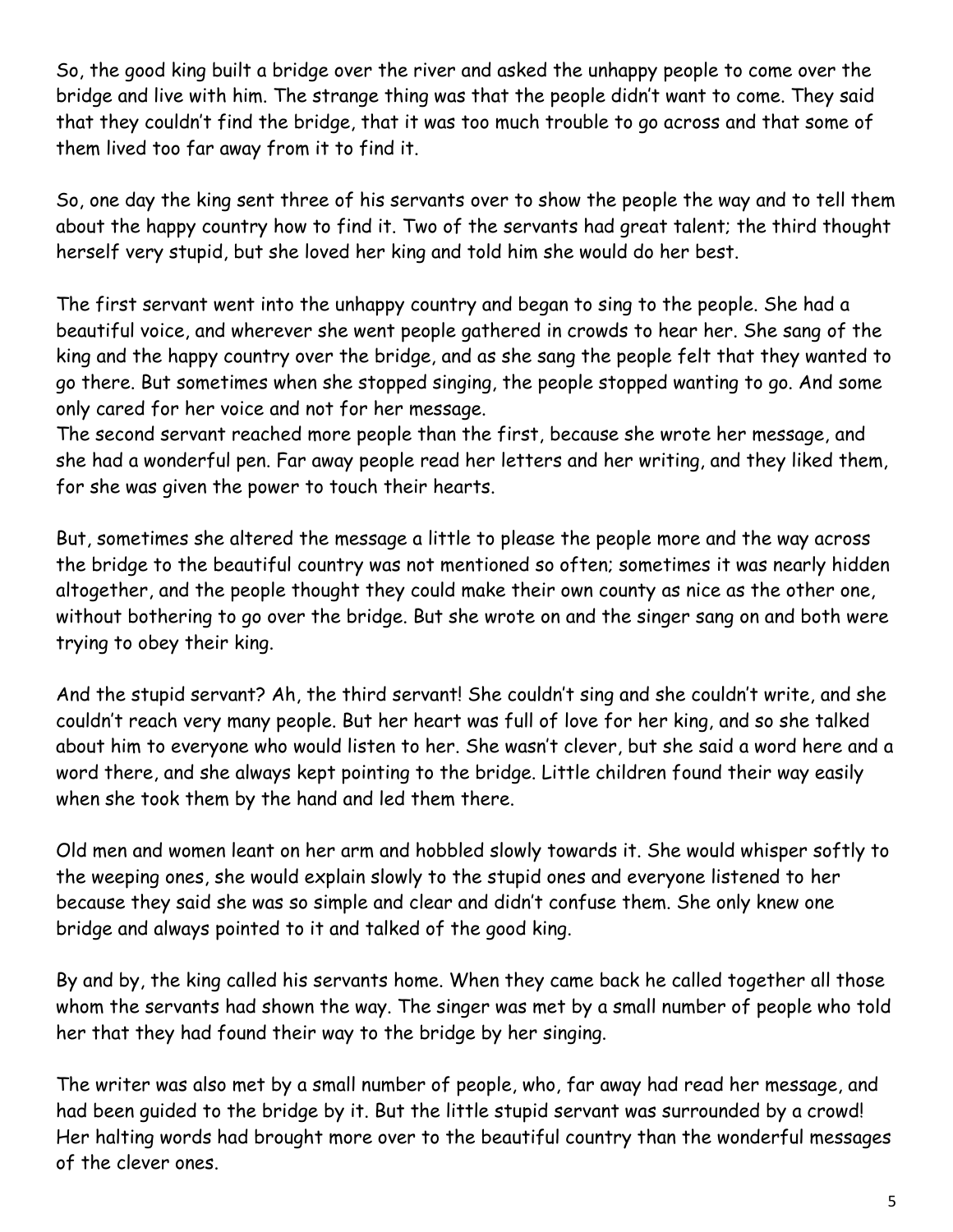The king smiled at the stupid little servant and said 'The singer has done well, and so has the writer, but the little speaker has done best of all as her message was full of love'.

**A time of quiet reflection:** What made the third servant so different? Does this help us to understand what Jesus accomplished on the cross?

**Meditation: Love hurts – Love wins** Body twisted, Back torn, Face disfigured, Dead weight, Cold grave, Corruption: **Love Hurts** No light, No hope, Just death: Do we live, only to die? **Love hurts** Cast aside, Rejected, deserted, Misunderstood, Loneliness, Beaten, depressed: **Love hurts** Lord, you chose the way of love, Carrying pain and death: I choose love........and sometimes, **Love Hurts** Bright dawn, New life, Hope restored, Stone rolled, Empty grave: **Love wins** Pain banished, Tears dried, Relationships restored,

End of fear,

Eternal life

**Love wins**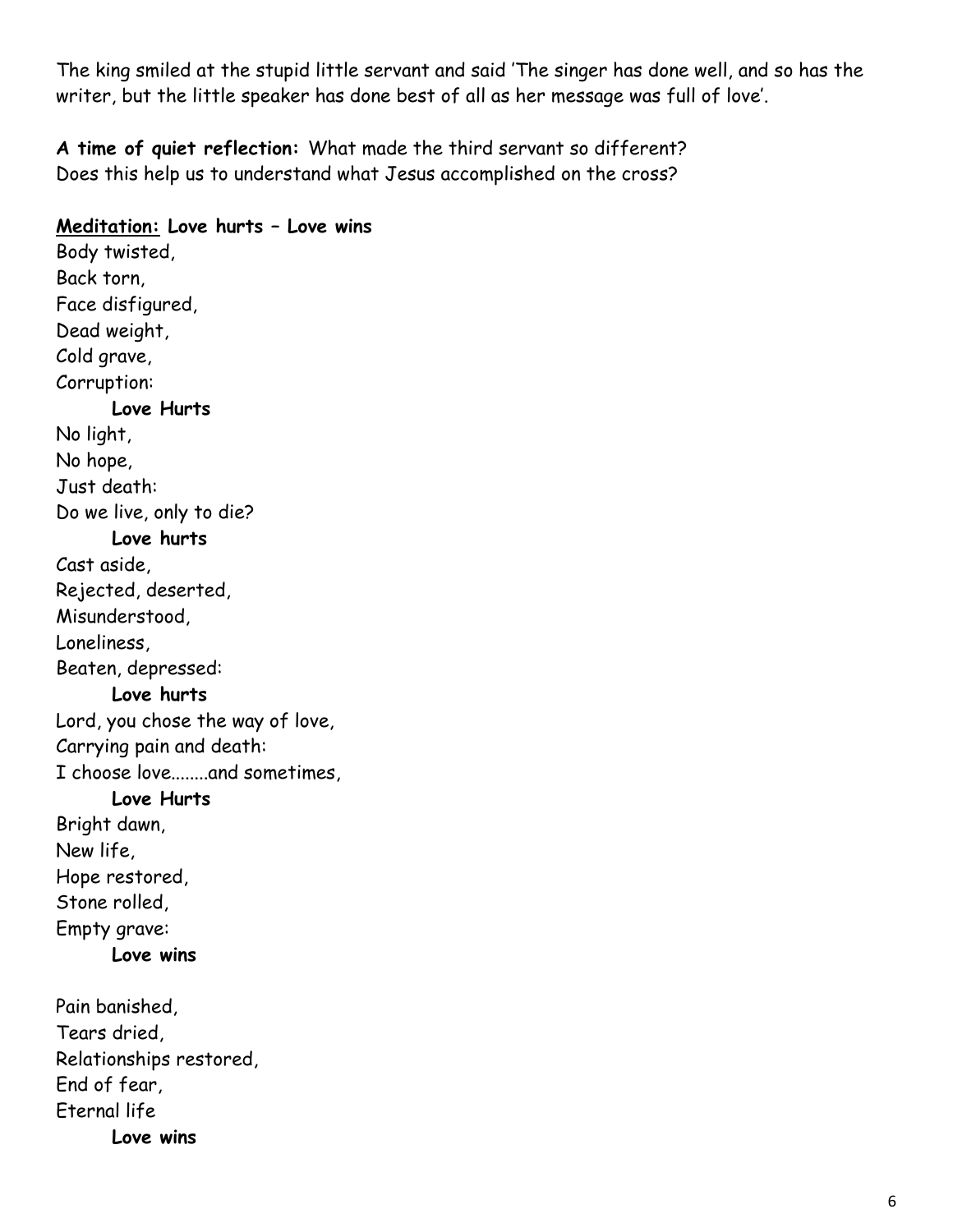Warmth, Security, Arms open wide, Meeting again **Love wins**

Lord, you chose the way of love, Bringing life, light and salvation: I choose love.........and ultimately,

**Love Wins**

# **A Prayer of confession:**

Lord, for the way we have hurt people with cruel words, unkind gossip and criticism,

Forgive us Lord, forgive.

Lord, for our jealousy and envy of what others have whilst forgetting to be grateful for all that we have

Forgive us Lord, forgive.

- Lord, for our selfishness which keeps everything for ourselves and forgets the needs of others, Forgive us Lord, forgive.
- Lord, for our indifference to the needs of people we meet, especially those who are sick,
- hungry, lonely or sad,

Forgive us Lord, forgive

- Lord, for keeping quiet when we see violence, pain and injustice in this world, Forgive us Lord, forgive.
- Lord, being halfhearted in our witness to the gospel and acting as though we do not know you, Forgive us Lord, forgive.
- Lord, for ignoring your voice of conscience which speaks to us when we go wrong, Forgive us Lord, forgive.

## **Prayers of Intercession:**

Lord, we pray in resurrection hope for your world.

We pray for the voice of conscience crying in the wilderness:

For the lone voice speaking out in the babble of indifference and neglect:

For those in danger because they speak out, exposing injustice:

And for the Church, speaking to the world.

(We pray for peace and Justice in this world........We pray especially today for the people of Ukraine........

We pray for our brothers and sisters in the faith who live with persecution and who live in fear.......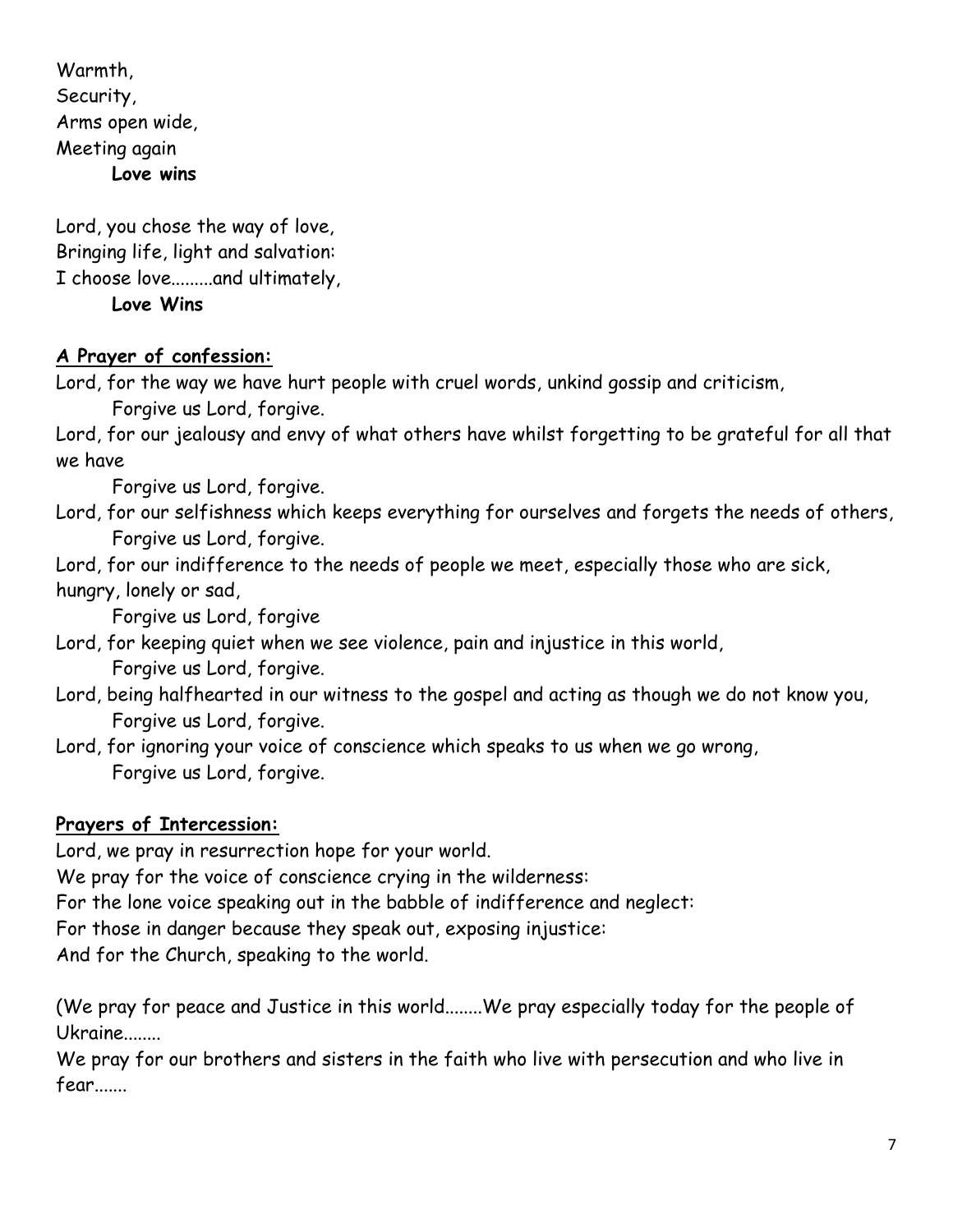We pray for those whose lives have been turned upside down – because of natural disaster Or because of civil unrest........)

Lord hear us

## **Lord graciously hear us**

May this time of Lent be a time of sacrifice: And the making sacred of each moment, hour and day: And the making holy of relationships, In the way of Jesus Christ our Lord. (We pray for the mission and ministry of the church in this world........... We pray for the spiritual health of the church.... Its worship and prayer life.... We pray for the mission, ministry and worship in our church.......... We pray for the Lent material 'Searching for the Sacred in the Secular' …. Lord hear us:

### **Lord graciously hear us.**

May this time of Lent be a time of self examination;

A time of reaching out to those in need;

Of being examples of Kingdom people in an uncaring world

And the making holy of each hour and each day.

(We pray for those we know who are in need...........

Those who grieve............especially for those who have lost loved ones........

Those who are sick in body or mind.......... we think of those with mental health problems or who live alone with no one to speak to......we pray for the mental health group starting at Phoenix Farm)

Lord hear us:

### **Lord graciously hear us. Amen**

**Final hymn:** Now the green blade rises

Now the green blade rises from the buried grain, Wheat that in the dark earth many days has lain; Love lives again, that with the dead has been: *(Chorus) Love is come again, like wheat that springs up green.*

In the grave they laid him, Love who had been slain, Thinking that He never would awake again, Laid in the earth like grain that sleeps unseen *Chorus*